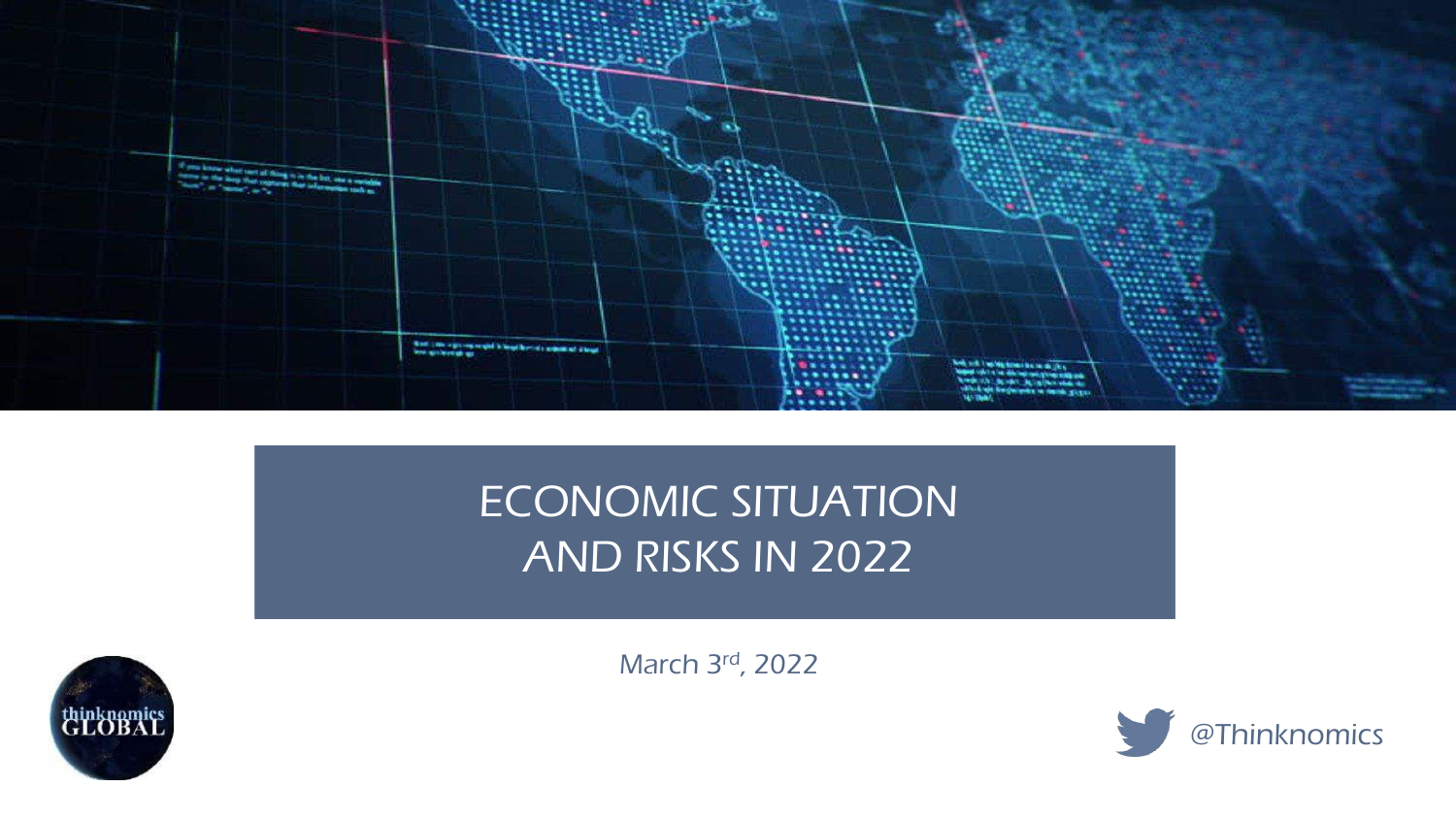

### Sebastián Puig **artes and Sebastián Puig and Sebastián Puis**

- Navy Officer, Security and Defence financial analyst, researching in Geoeconomics and Economic Intelligence
- Now in Brussels, appointed as national expert, working in the Council of the EU
- Worked in the ES MoD, Washington DC and Brussels
- Awarded as one of the most influential economists in social networks by Credito y Caucion [\(Twecos](https://www.creditoycaucion.es/es/twecos/listado) 2022)
- Rafa Galán "Perpe" @\_perpe\_

- **Economist, expert in China and Emerging Markets**
- Lived in China for a decade and previously several years in Brazil and Portugal
- Developed projects in Japan, Korea and Philippines, among other countries
- Awarded as one of the most influential economists in social networks by Credito y Caucion *[\(Twecos](https://www.creditoycaucion.es/es/twecos/listado) 2022)*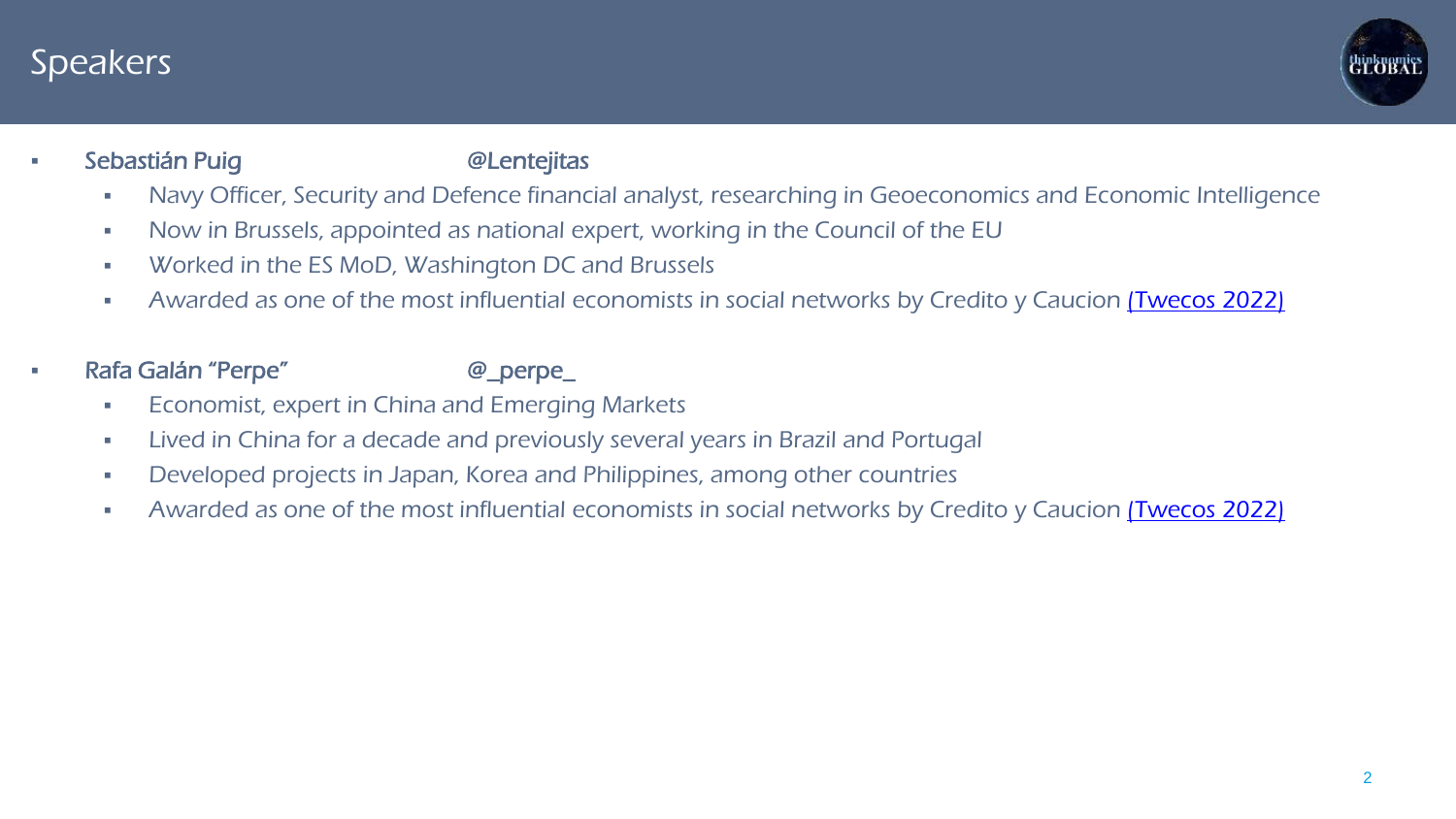### Where are we now?



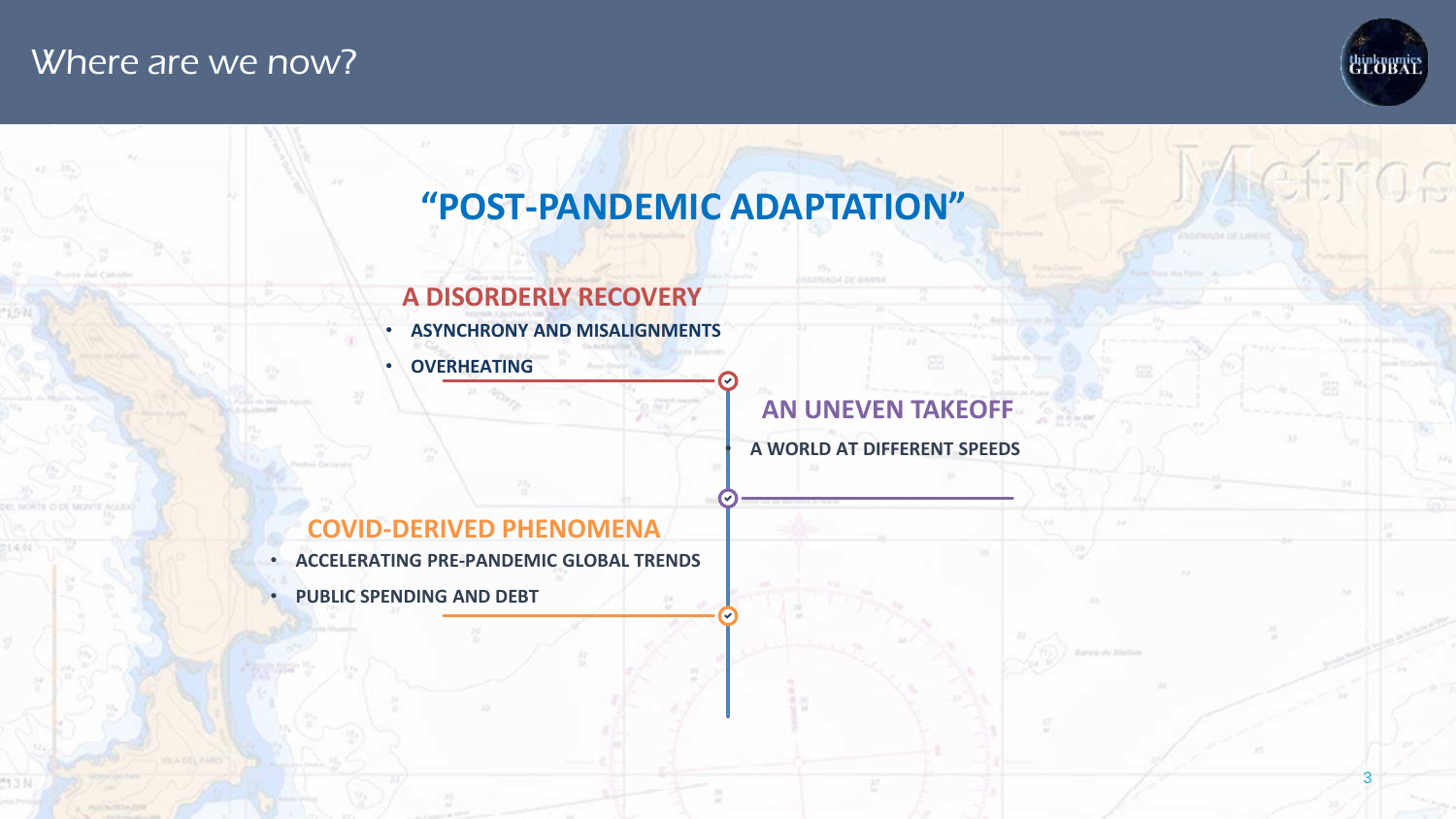### Growth estimates have been reduced

- **Economic growth in United States and China has been substantially cut**
- In Asia, increase from India might slightly compensate
- **Latin America dramatically reduced, specially in Brazil**
- Spain outperforming in Europe, but still behind of full recovery from 2019 levels

### Check more countries and updates at <https://www.perpe.es/gdp-forecast/>



|                      | 2022    |         |       |                   |                   |  |  |  |
|----------------------|---------|---------|-------|-------------------|-------------------|--|--|--|
|                      | January | October | April | <b>Difference</b> | <b>Difference</b> |  |  |  |
|                      | 2022    | 2021    | 2021  | Jan22-Oct21       | Jan22-Apr21       |  |  |  |
| Global               | 4.4     | 4.9     | 4.4   | $-0.5$            | 0.0               |  |  |  |
|                      |         |         |       |                   |                   |  |  |  |
| <b>Developed</b>     | 3.9     | 4.5     | 3.6   | $-0.6$            | 0.3               |  |  |  |
|                      |         |         |       |                   |                   |  |  |  |
| <b>United States</b> | 4.0     | 5.2     | 3.5   | $-1.2$            | 0.5               |  |  |  |
| Eurozone             | 3.9     | 4.3     | 3.8   | $-0.4$            | 0.1               |  |  |  |
| Germany              | 3.8     | 4.6     | 3.4   | $-0.8$            | 0.4               |  |  |  |
| France               | 3.5     | 3.9     | 4.2   | $-0.4$            | $-0.7$            |  |  |  |
| Italy                | 3.8     | 4.2     | 3.6   | $-0.4$            | 0.2               |  |  |  |
| Spain                | 5.8     | 6.4     | 4.7   | $-0.6$            | 1.1               |  |  |  |
| United Kingdom       | 4.7     | 5.0     | 5.1   | $-0.3$            | $-0.4$            |  |  |  |
| Japan                | 3.3     | 3.2     | 2.5   | 0.1               | 0.8               |  |  |  |
|                      |         |         |       |                   |                   |  |  |  |
| <b>Emerging</b>      | 4.8     | 5.1     | 5.0   | $-0.3$            | $-0.2$            |  |  |  |
|                      |         |         |       |                   |                   |  |  |  |
| China                | 4.8     | 5.6     | 5.6   | $-0.8$            | $-0.8$            |  |  |  |
| India                | 9.0     | 8.5     | 6.9   | 0.5               | 2.1               |  |  |  |
| Korea                | 3.0     | 3.3     | 2.8   | $-0.3$            | 0.2               |  |  |  |
| Philippines          | 6.3     | 6.3     | 6.5   | 0.0               | $-0.2$            |  |  |  |
| Vietnam              | 6.6     | 6.6     | 7.2   | 0.0               | $-0.6$            |  |  |  |
| Brazil               | 0.3     | 1.5     | 2.6   | $-1.2$            | $-2.3$            |  |  |  |
| Mexico               | 2.8     | 4.0     | 3.0   | $-1.2$            | $-0.2$            |  |  |  |
| Russia               | 2.8     | 2.9     | 3.8   | $-0.1$            | $-1.0$            |  |  |  |
| Turkey               | 3.3     | 3.3     | 3.5   | 0.0               | $-0.2$            |  |  |  |
| South Africa         | 1.9     | 2.2     | 2.0   | $-0.3$            | $-0.1$            |  |  |  |
| Nigeria              | 2.7     | 2.7     | 2.3   | 0.0               | 0.4               |  |  |  |

**GDP Growth - IMF Forecast**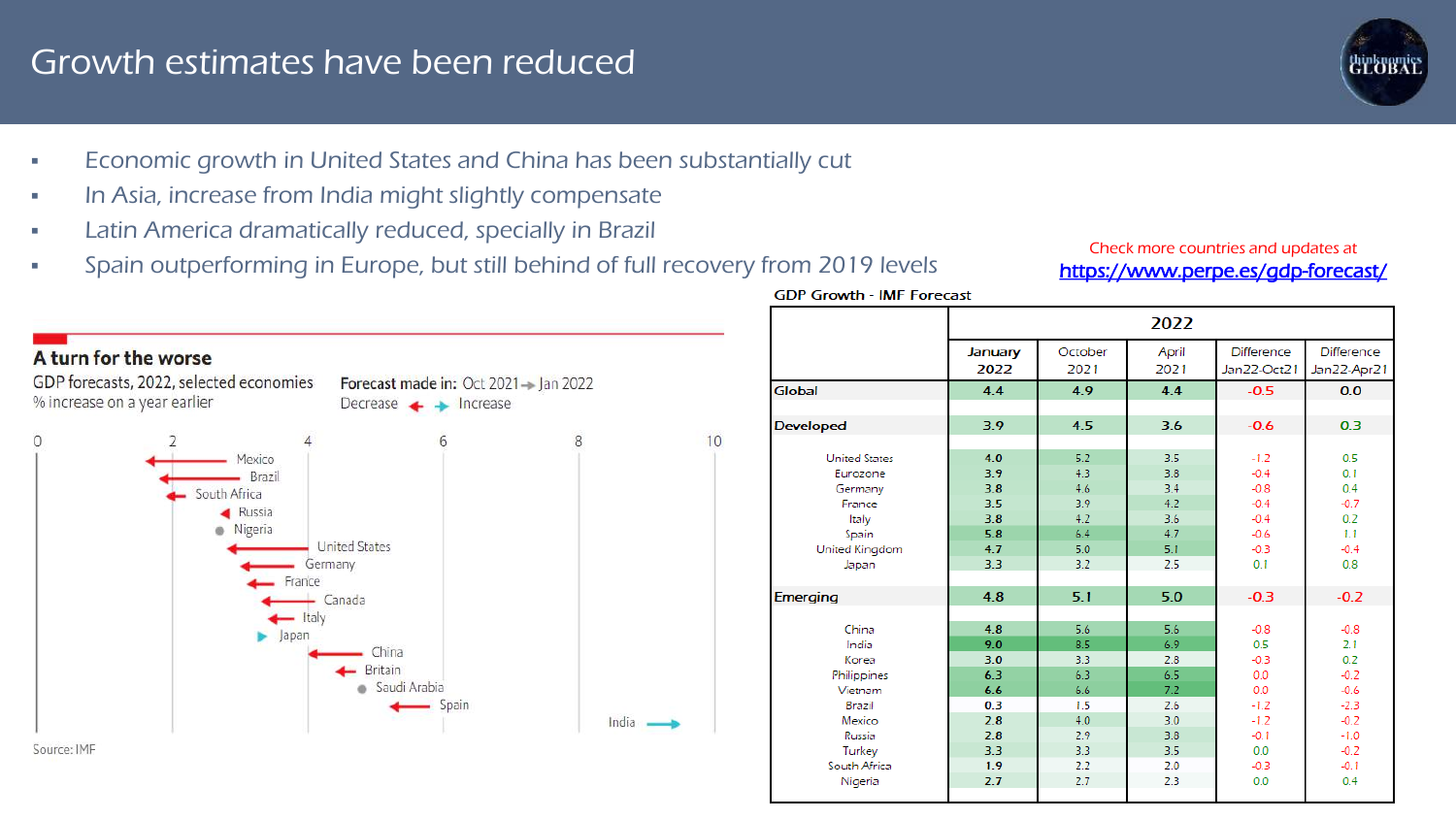### Relatively weak start of the year

PMI Manufacturing - January 2022



5

- Manufacturing sector in Europe quite stable or slightly decreasing in some countries
- But more worrisome are United States and China, at lowest levels in around 2 years

#### Check more countries and monthly updates at <https://www.perpe.es/pmi-manufacturing/>

|                       | 2022    | 2021 |                   |         |           |        |      |      |      |       |       |          |         |
|-----------------------|---------|------|-------------------|---------|-----------|--------|------|------|------|-------|-------|----------|---------|
|                       | January |      | December November | October | September | August | July | June | May  | April | March | February | January |
| Global                | 53.2    | 54.3 | 54.2              | 54.3    | 54.1      | 54.1   | 55.4 | 55.5 | 56.0 | 55.9  | 55.0  | 53.9     | 53.6    |
| <b>Developed</b>      |         |      |                   |         |           |        |      |      |      |       |       |          |         |
|                       |         |      |                   |         |           |        |      |      |      |       |       |          |         |
| <b>United States</b>  | 55.5    | 57.7 | 58.3              | 58.4    | 60.7      | 61.1   | 63.4 | 62.1 | 62.1 | 60.5  | 59.1  | 58.6     | 59.2    |
| United States - ISM   | 57.6    | 58.8 | 61.1              | 60.8    | 61.1      | 59.9   | 59.5 | 60.6 | 61.2 | 60.7  | 64.7  | 60.8     | 58.7    |
| Eurozone              | 58.7    | 58.0 | 58.4              | 58.3    | 58.6      | 61.4   | 62.8 | 63.4 | 63.1 | 62.9  | 62.5  | 57.9     | 54.8    |
| Germany               | 59.8    | 57.4 | 57.4              | 57.8    | 58.4      | 62.6   | 65.9 | 65.1 | 64.4 | 66.2  | 66.6  | 60.7     | 57.1    |
| France                | 55.5    | 55.6 | 55.9              | 53.6    | 55.0      | 57.5   | 58.0 | 59.0 | 59.4 | 58.9  | 59.3  | 56.1     | 51.6    |
| Italy                 | 58.3    | 62.0 | 62.8              | 61.1    | 59.7      | 60.9   | 60.3 | 62.2 | 62.3 | 60.7  | 59.8  | 56.9     | 55.1    |
| Spain                 | 56.2    | 56.2 | 57.1              | 57.4    | 58.1      | 59.5   | 59.0 | 60.4 | 59.4 | 57.7  | 56.9  | 52.9     | 49.3    |
| <b>United Kingdom</b> | 57.3    | 57.9 | 58.1              | 57.8    | 57.1      | 60.3   | 60.4 | 63.9 | 65.6 | 60.9  | 58.9  | 55.1     | 54.1    |
| Japan                 | 55.4    | 54.3 | 54.5              | 53.2    | 51.5      | 52.7   | 53.0 | 52.4 | 53.0 | 53.6  | 52.7  | 51.4     | 49.8    |
|                       |         |      |                   |         |           |        |      |      |      |       |       |          |         |
| <b>Emerging</b>       | 50.0    | 51.7 | 51.2              | 51.6    | 50.8      | 49.6   | 50.7 | 51.3 | 52.0 | 52.2  | 51.3  | 51.5     | 52.1    |
|                       |         |      |                   |         |           |        |      |      |      |       |       |          |         |
| China - Caixin        | 49.1    | 50.9 | 49.9              | 50.6    | 50.0      | 49.2   | 50.3 | 51.3 | 52.0 | 51.9  | 50.6  | 50.9     | 51.5    |
| China - NBS           | 50.1    | 50.3 | 50.1              | 49.2    | 49.6      | 50.1   | 50.4 | 50.9 | 51.0 | 51.1  | 51.9  | 50.6     | 51.3    |
| China - LPI           |         | 52.6 | 53.6              | 53.5    | 54.0      | 49.5   | 50.3 | 54.6 | 55.8 | 57.3  | 54.9  | 49.8     | 54.4    |
| India                 | 54.0    | 55.5 | 57.6              | 55.9    | 53.7      | 52.3   | 55.3 | 48.1 | 50.8 | 55.5  | 55.4  | 57.5     | 57.7    |
| Korea                 | 52.8    | 51.9 | 50.9              | 50.2    | 52.4      | 51.2   | 53.0 | 53.9 | 53.7 | 54.6  | 55.3  | 55.3     | 53.2    |
| Philippines           | 50.0    | 51.8 | 51.7              | 51.0    | 50.9      | 46.4   | 50.4 | 50.8 | 49.9 | 49.0  | 52.2  | 52.5     | 52.5    |
| Vietnam               | 53.7    | 52.5 | 52.2              | 52.1    | 40.2      | 40.2   | 45.1 | 44.1 | 53.1 | 54.7  | 53.6  | 51.6     | 51.3    |
| Brazil                | 47.8    | 49.8 | 49.8              | 51.7    | 54.4      | 53.6   | 56.7 | 56.4 | 53.7 | 52.3  | 52.8  | 58.4     | 56.5    |
| Mexico                | 46.1    | 49.4 | 49.4              | 49.3    | 48.6      | 47.1   | 49.6 | 48.8 | 47.6 | 48.4  | 45.6  | 44.2     | 43.0    |
| Russia                | 51.8    | 51.6 | 51.7              | 51.6    | 49.8      | 46.5   | 47.5 | 49.2 | 51.9 | 50.4  | 51.1  | 51.5     | 50.9    |
| Turkey                | 50.5    | 52.1 | 52.0              | 51.2    | 52.5      | 54.1   | 54.0 | 51.3 | 49.3 | 50.4  | 52.6  | 51.7     | 54.4    |
| South Africa          | 50.9    | 48.4 | 51.7              | 48.6    | 50.7      | 49.9   | 46.1 | 51.0 | 53.2 | 53.7  | 50.3  | 50.2     | 50.8    |
| Nigeria               | 53.7    | 56.4 | 55.0              | 54.1    | 52.3      | 52.2   | 55.4 | 53.6 | 54.4 | 52.9  | 52.9  | 52.0     | 50.7    |
|                       |         |      |                   |         |           |        |      |      |      |       |       |          |         |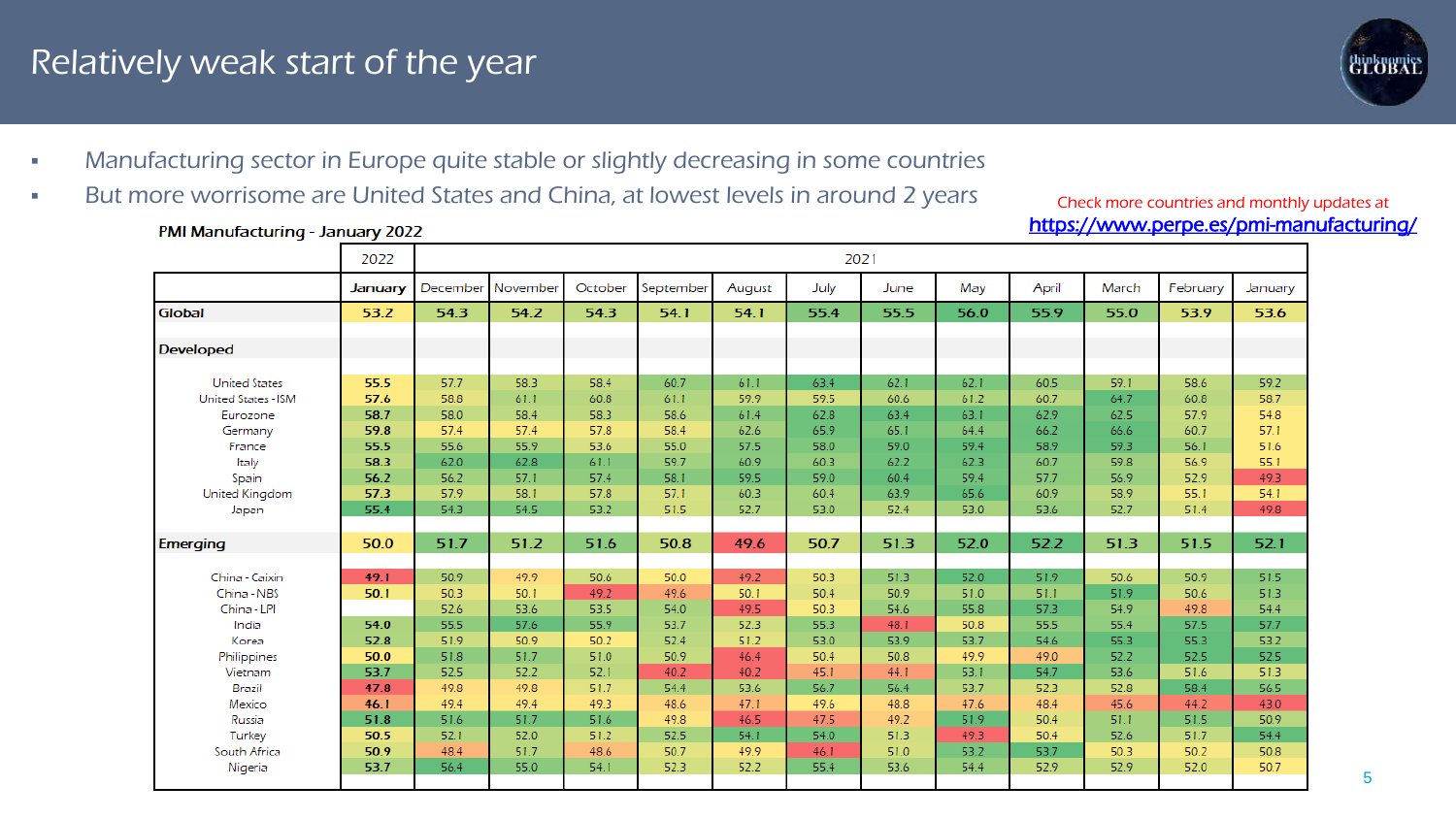### Services sector also has deteriorated further

- Same as in manufacturing, slowing down in two largest economies
- In Europe better start of the year compared to 2021

#### Check more countries and monthly updates at <https://www.perpe.es/pmi-services/>

|                            | 2022    |      | 2021              |         |           |        |      |      |      |       |       |          |         |  |
|----------------------------|---------|------|-------------------|---------|-----------|--------|------|------|------|-------|-------|----------|---------|--|
|                            | January |      | December November | October | September | August | July | June | May  | April | March | February | January |  |
| <b>Developed</b>           |         |      |                   |         |           |        |      |      |      |       |       |          |         |  |
|                            |         |      |                   |         |           |        |      |      |      |       |       |          |         |  |
| <b>United States</b>       | 51.2    | 57.6 | 58.0              | 58.7    | 54.9      | 55.1   | 59.9 | 64.6 | 70.4 | 64.7  | 60.4  | 59.8     | 58.3    |  |
| <b>United States - ISM</b> | 59.9    | 62.3 | 69.1              | 66.7    | 61.9      | 61.7   | 64.1 | 60.1 | 64.0 | 62.7  | 63.7  | 55.3     | 58.7    |  |
| Eurozone                   | 51.1    | 53.1 | 55.9              | 54.6    | 56.4      | 59.0   | 59.8 | 58.3 | 55.2 | 50.5  | 49.6  | 45.7     | 45.4    |  |
| Germany                    | 52.2    | 48.7 | 52.7              | 52.4    | 56.2      | 60.8   | 61.8 | 57.5 | 52.8 | 49.9  | 51.5  | 45.7     | 46.7    |  |
| France                     | 53.1    | 57.0 | 57.4              | 56.6    | 56.2      | 56.3   | 56.8 | 57.8 | 56.6 | 50.3  | 48.2  | 45.6     | 47.3    |  |
| Italy                      | 48.5    | 53.0 | 55.9              | 52.4    | 55.5      | 58.0   | 58.0 | 56.7 | 53.1 | 47.3  | 48.6  | 48.8     | 44.7    |  |
| Spain                      | 46.6    | 55.8 | 59.8              | 56.6    | 56.9      | 60.1   | 61.9 | 62.5 | 59.4 | 54.6  | 48.1  | 43.1     | 41.7    |  |
| United Kingdom             | 54.1    | 53.6 | 58.5              | 59.1    | 55.4      | 55.0   | 59.6 | 62.4 | 62.9 | 61.0  | 56.3  | 49.5     | 39.5    |  |
| Japan                      | 47.6    | 52.1 | 53.0              | 50.7    | 47.8      | 42.9   | 47.4 | 48.0 | 46.5 | 49.5  | 48.3  | 46.3     | 46.1    |  |
|                            |         |      |                   |         |           |        |      |      |      |       |       |          |         |  |
| <b>Emerging</b>            |         |      |                   |         |           |        |      |      |      |       |       |          |         |  |
|                            |         |      |                   |         |           |        |      |      |      |       |       |          |         |  |
| China - Caixin             | 51.4    | 53.1 | 52.1              | 53.8    | 53.4      | 46.7   | 54.9 | 50.3 | 55.1 | 56.3  | 54.3  | 51.5     | 52.0    |  |
| China - NBS                | 51.1    | 52.7 | 52.3              | 52.4    | 53.2      | 47.5   | 53.3 | 53.5 | 55.2 | 54.9  | 56.3  | 51.4     | 52.4    |  |
| India                      | 51.5    | 55.5 | 58.1              | 58.4    | 55.2      | 56.7   | 45.4 | 41.2 | 46.4 | 54.0  | 54.6  | 55.3     | 52.8    |  |
| Brazil                     | 52.8    | 53.6 | 53.6              | 54.9    | 54.6      | 55.1   | 54.4 | 53.9 | 48.3 | 42.9  | 44.1  | 47.1     | 47.0    |  |
| Russia                     | 49.8    | 49.5 | 47.1              | 48.8    | 50.5      | 49.3   | 53.5 | 56.5 | 57.5 | 55.2  | 55.8  | 52.2     | 52.7    |  |
|                            |         |      |                   |         |           |        |      |      |      |       |       |          |         |  |

#### PMI Services - January 2022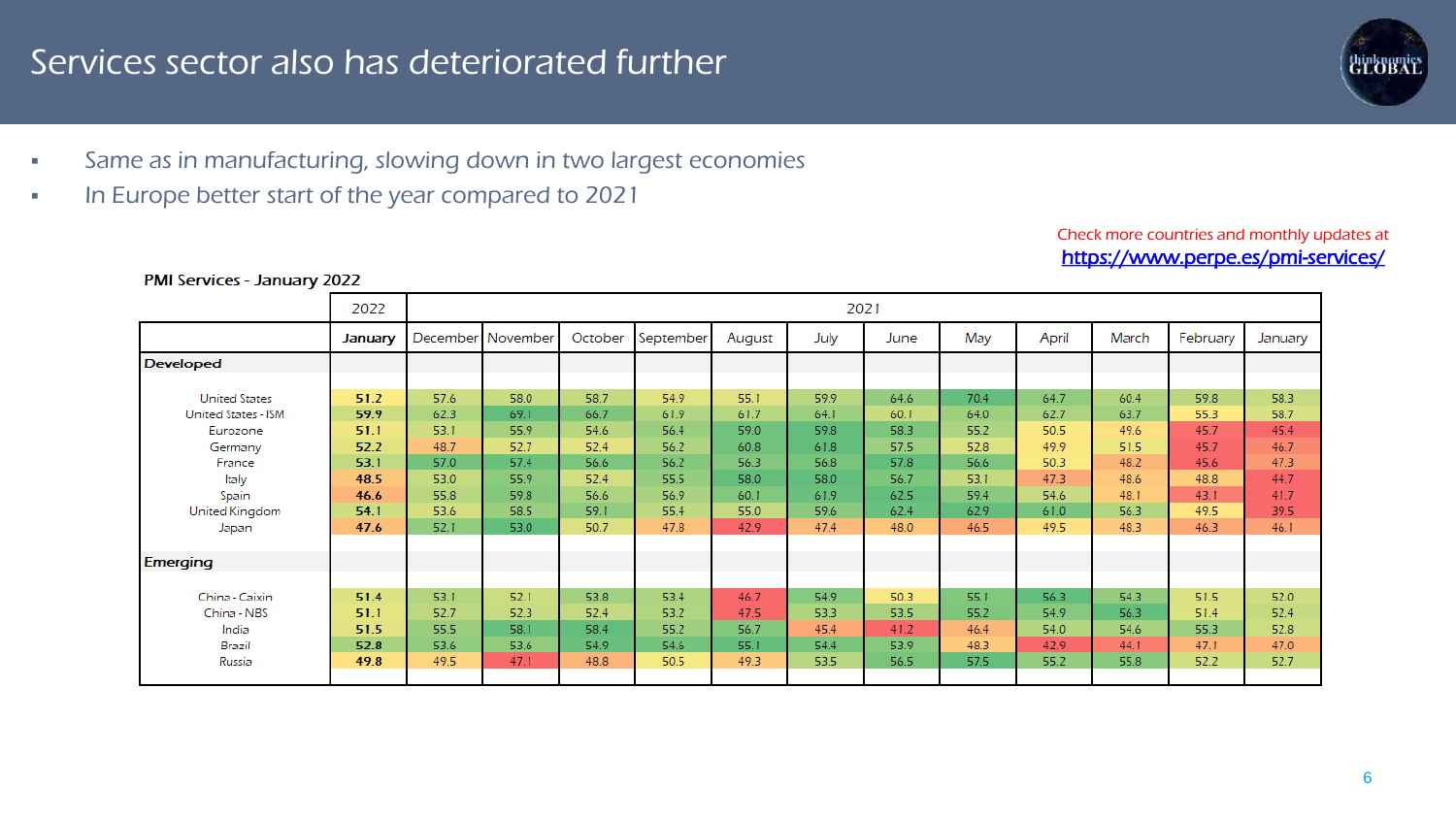## Huge recent increase of commodity prices



- Since relative minimum in April 2020, benchmarks such as Bloomberg Commodity jumped 88%
- **Similar rise in Bloomberg Agriculture reaching 95%**

Check weekly updates at <https://www.perpe.es/category/weekly-summary/>

| <b>Commodities</b>     |                      |           |         |                                           | <u>ntips://www.p</u> |
|------------------------|----------------------|-----------|---------|-------------------------------------------|----------------------|
| Index                  | <b>Current Price</b> | Min Price |         | Return Min to Average Price Return Avg to |                      |
|                        |                      | 2020      | Current | 2019                                      | Current              |
| <b>Energy</b>          |                      |           |         |                                           |                      |
| West Texas Crude Oil   | 91.59                | 16.94     | 441%    | 57.04                                     | 61%                  |
| <b>Brent Crude Oil</b> | 97.93                | 24.81     | 295%    | 64.09                                     | 53%                  |
| <b>Natural Gas</b>     | 4.47                 | 1.54      | 190%    | 2.53                                      | 76%                  |
| <b>Metals</b>          |                      |           |         |                                           |                      |
| Copper                 | 4.49                 | 2.17      | 107%    | 2.73                                      | 65%                  |
| Iron Ore               | 141.76               | 81.35     | 74%     | 92.78                                     | 53%                  |
| <b>Steel Rebar</b>     | 4,603.00             | 3,297.00  | 40%     | 3.823.75                                  | 20%                  |
| Aluminum               | 3.380.00             | 1.428.50  | 137%    | 1.792.26                                  | 89%                  |
| Nickel                 | 24.215.00            | 11.192.00 | 116%    | 13.962.40                                 | 73%                  |
| Zinc                   | 3.625.00             | 1,848.50  | 96%     | 2.548.89                                  | 42%                  |
| Lead                   | 2.375.50             | 1,578.50  | 50%     | 2,000.38                                  | 19%                  |
| Tin                    | 44.469.00            | 14,355.00 | 210%    | 18,650.29                                 | 138%                 |
| Platinum               | 1,050.10             | 622.50    | 69%     | 868.03                                    | 21%                  |
| Palladium              | 2.365.70             | 1.509.10  | 57%     | 1.518.33                                  | 56%                  |
| <b>Agriculture</b>     |                      |           |         |                                           |                      |
| Corn                   | 655.75               | 318.00    | 106%    | 388.04                                    | 69%                  |
| Wheat                  | 859.75               | 475.75    | 81%     | 496.07                                    | 73%                  |
| Soybean                | 1,584.50             | 833.25    | 90%     | 896.62                                    | 77%                  |
| Coffee                 | 239.75               | 94.10     | 155%    | 101.42                                    | 136%                 |
| Sugar                  | 18.01                | 9.68      | 86%     | 12.35                                     | 46%                  |
| Cocoa                  | 2.571.00             | 2.167.00  | 19%     | 2.387.65                                  | 8%                   |
| Rice                   | 15.12                | 11.52     | 31%     | 11.35                                     | 33%                  |
| Orange Juice           | 135.70               | 94.85     | 43%     | 105.50                                    | 29%                  |
| Cotton                 | 122.21               | 51.02     | 140%    | 67.29                                     | 82%                  |
| <b>Maritime Fleets</b> |                      |           |         |                                           |                      |
| <b>Baltic Dry</b>      | 2.076.00             | 407.00    | 410%    | 1.343.85                                  | 54%                  |
| <b>CCFI</b>            | 3.425.58             | 834.24    | 311%    | 824.55                                    | 315%                 |
| Harpex                 | 4,407.00             | 412.00    | 970%    | 627.31                                    | 603%                 |
| <b>VHSS</b>            | 3 408 00             | 308.00    | 1006%   | 41346                                     | 724%                 |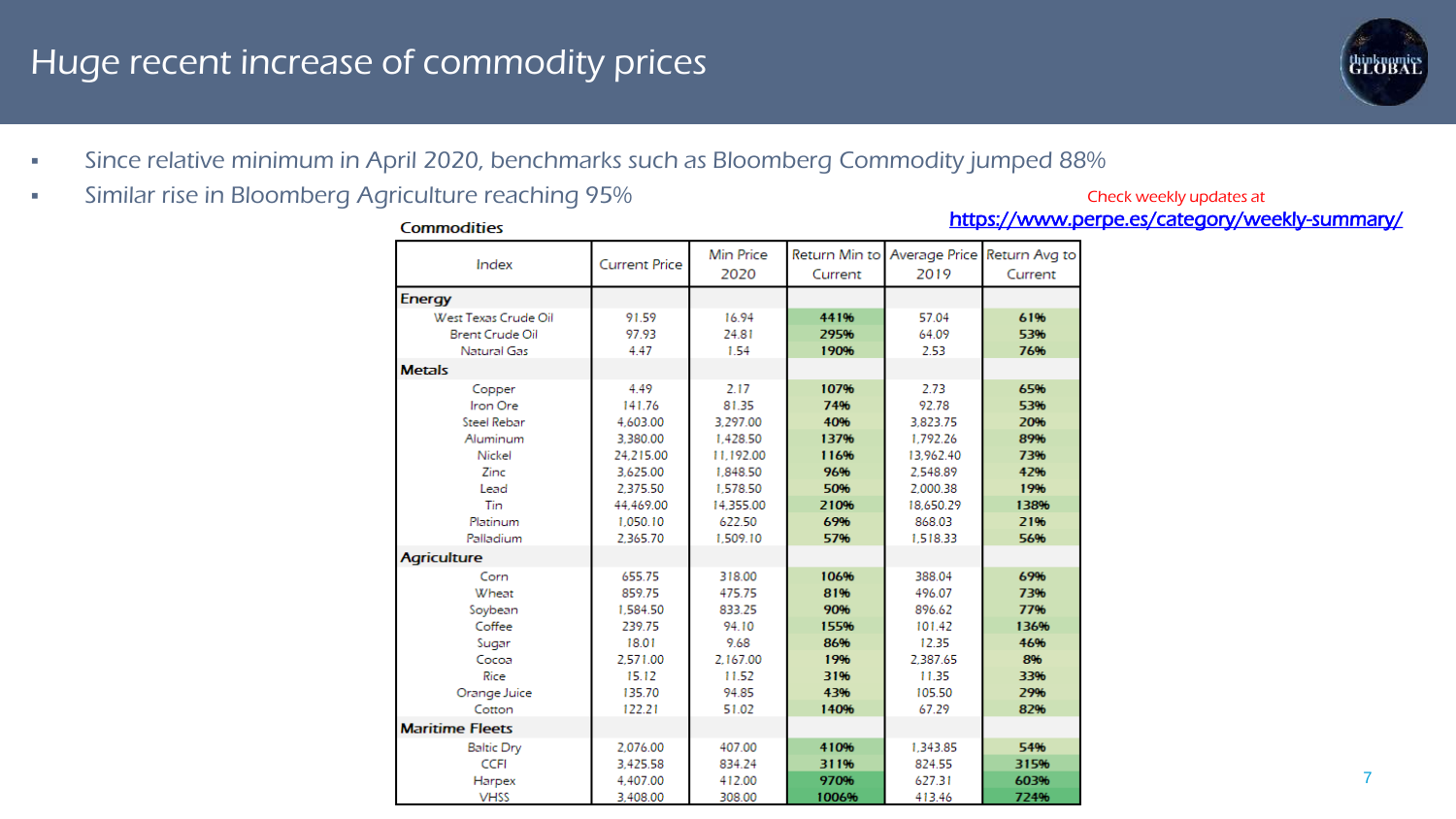## Inflation: the big risk and the big unknown

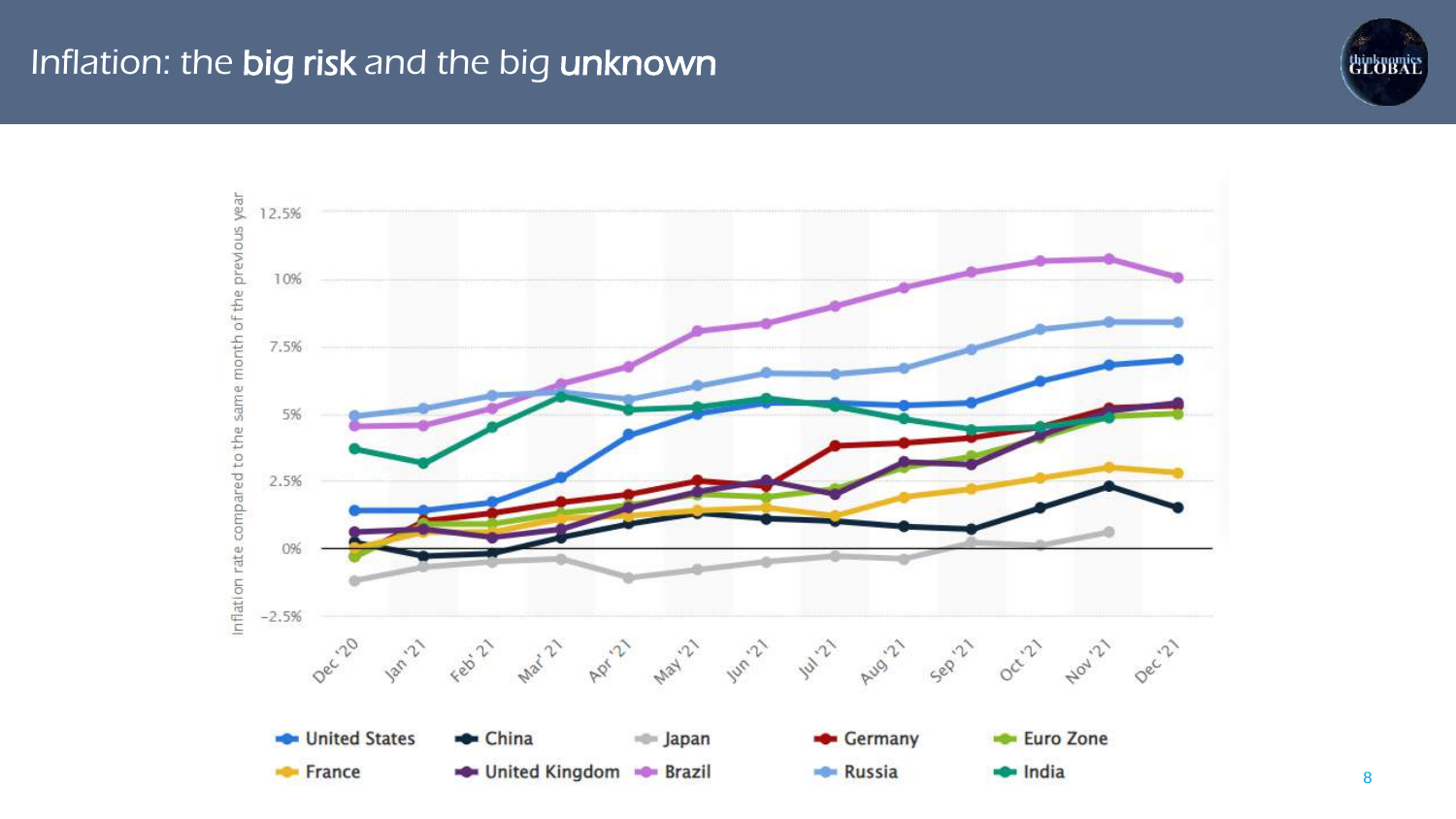

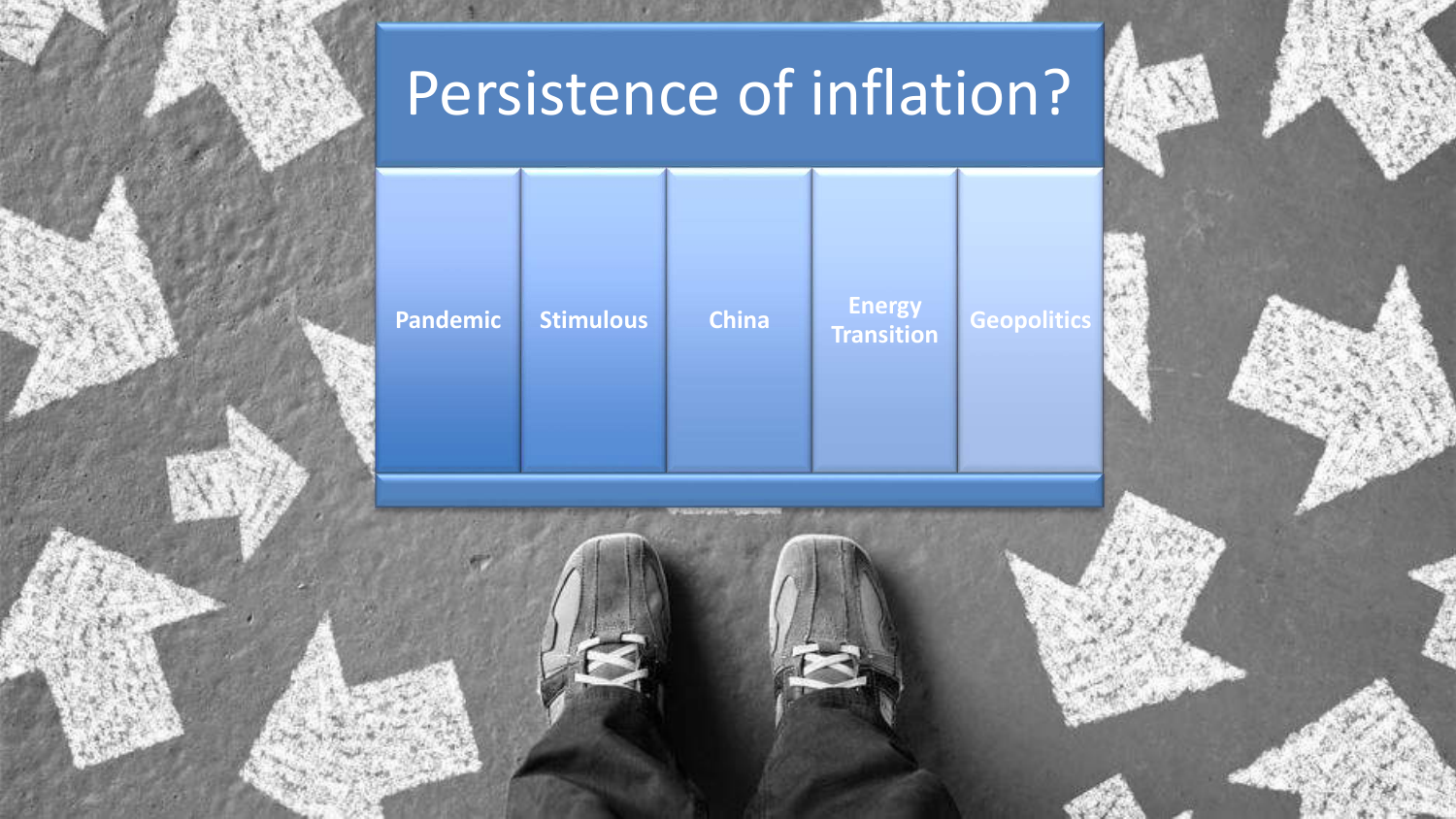### Pressure on transport bottlenecks will continue

- China represents 40% of the global ports throughput, with 7 out of the top 10 ranking
- Asia ex-China an additional 30% of the total
- China Containerized Freight Index reaching new highs every week



-China Containerized Freight Index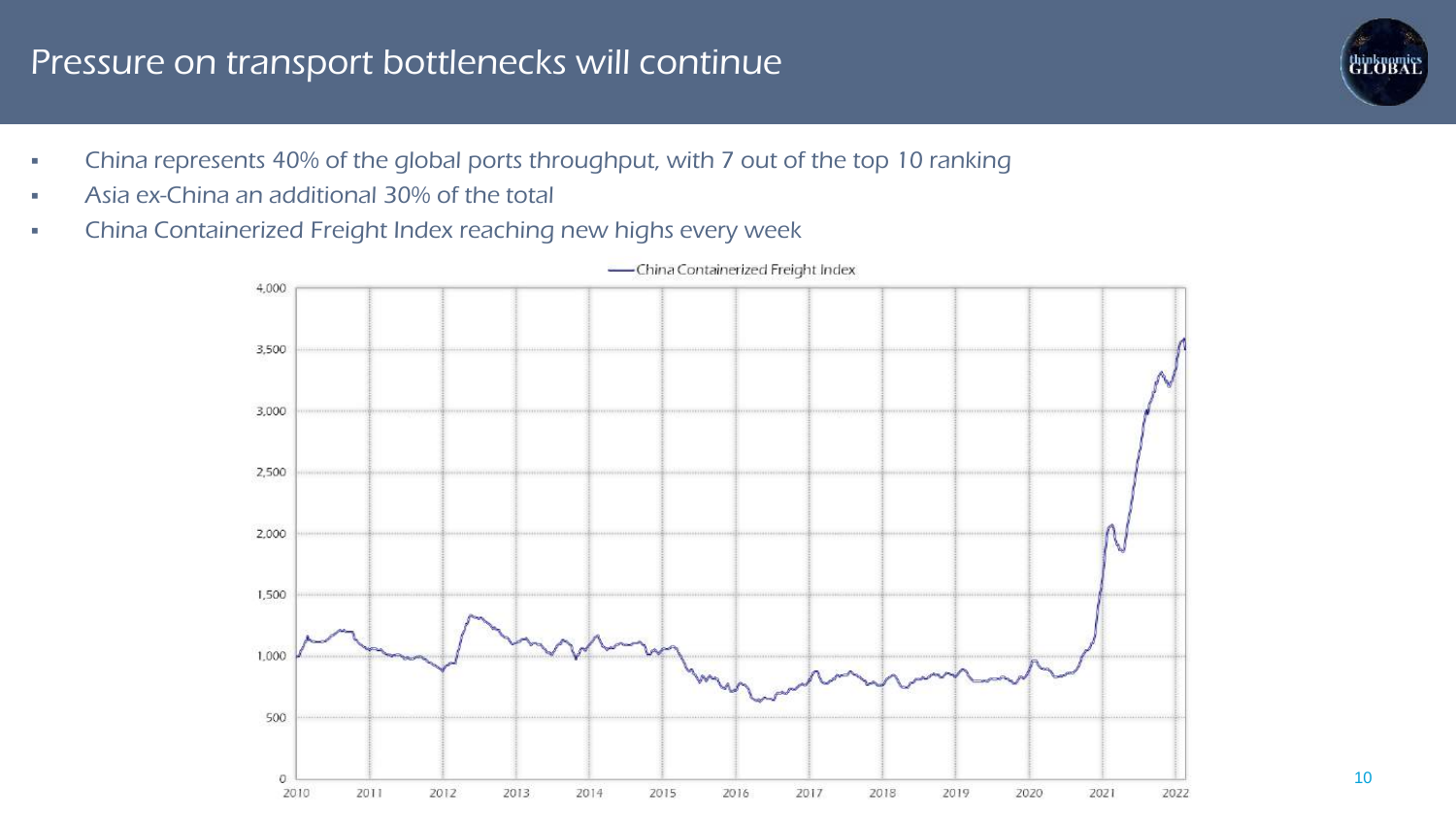### Ukraine crisis: energy



### **Number One**

The U.S. was the world's top LNG exporter for the first time last month **/ Australia** / Qatar / U.S.



Source: Ship-tracking data compiled by Bloomberg



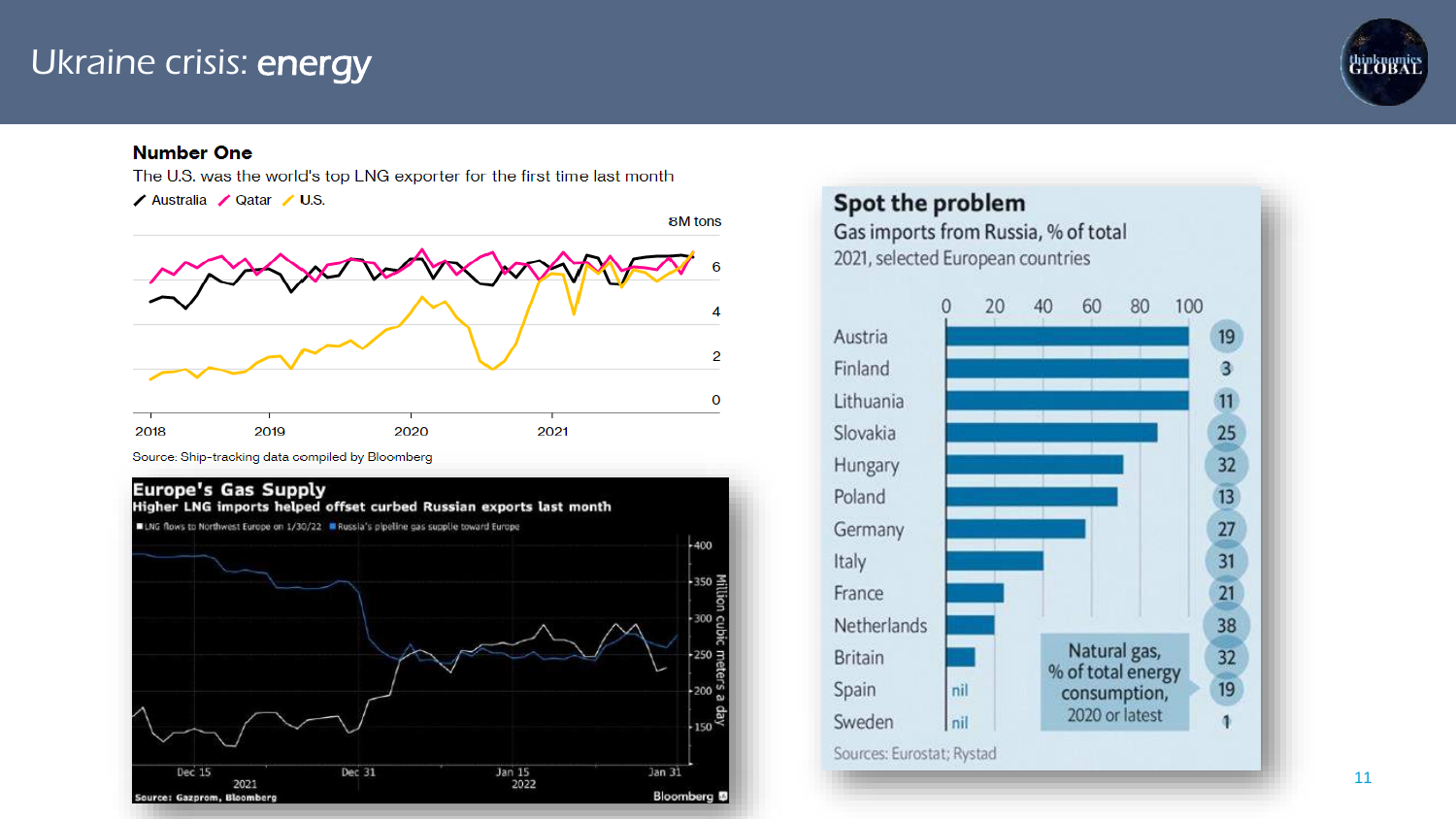### Ukraine crisis: food



jsbloidand published on TradingView.com, Mar 02, 2022 07:37 UTC+1 Wheat Futures, 2h, BLACKBULL 1040.00 1020.25 1000.00 **Wheat future** 960.00 920.00 880.00 840.00 800.00 760.00 720.00 680.00 Sep Oct 2022 Feb Mar Nov Dec

**TV** TradingView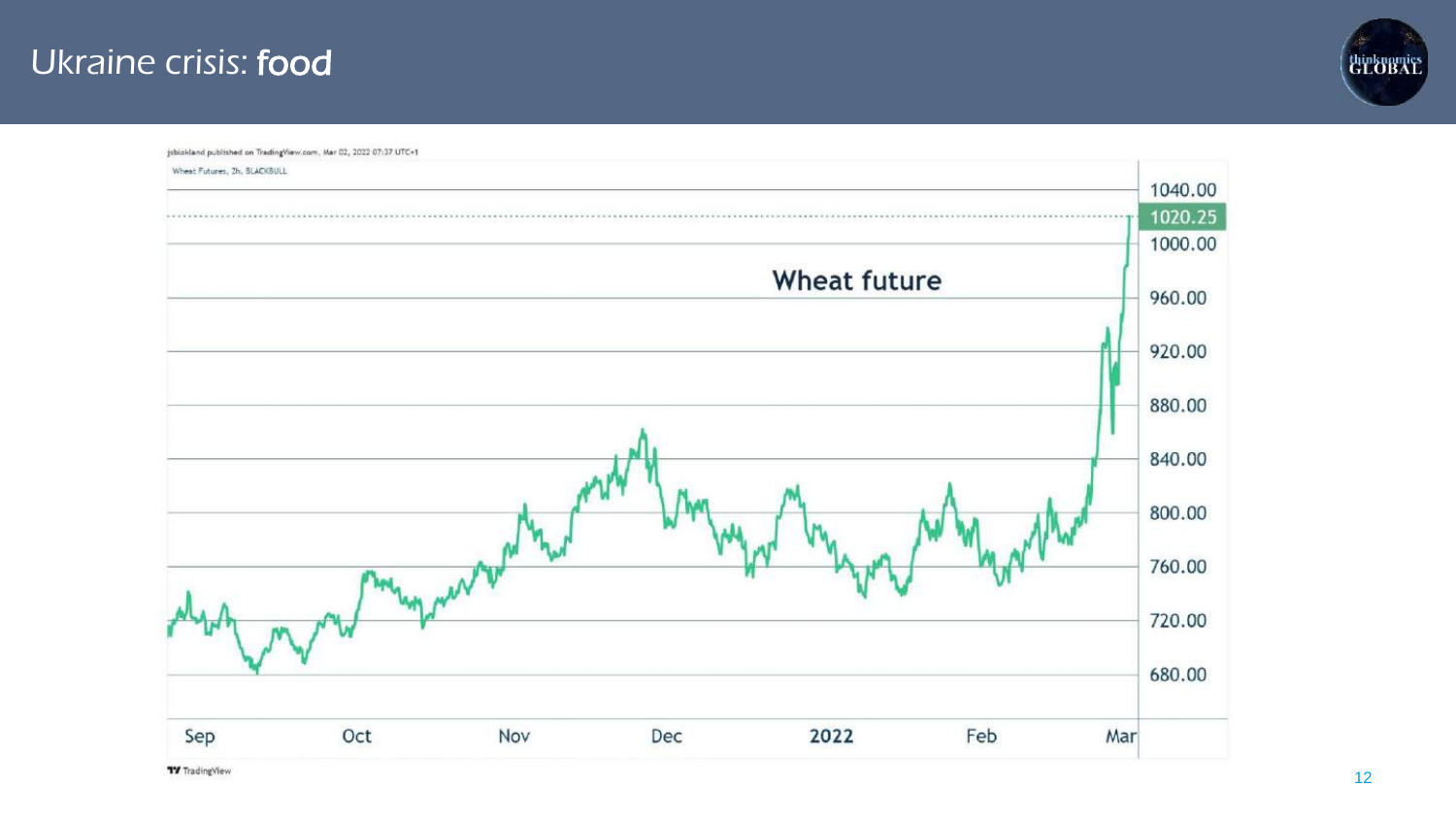## But check it out for perspective in the long term

- **Commodity benchmark at levels of mid 90's**
- Agriculture still 33% below level in 1991



*<u>ELOBAT</u>*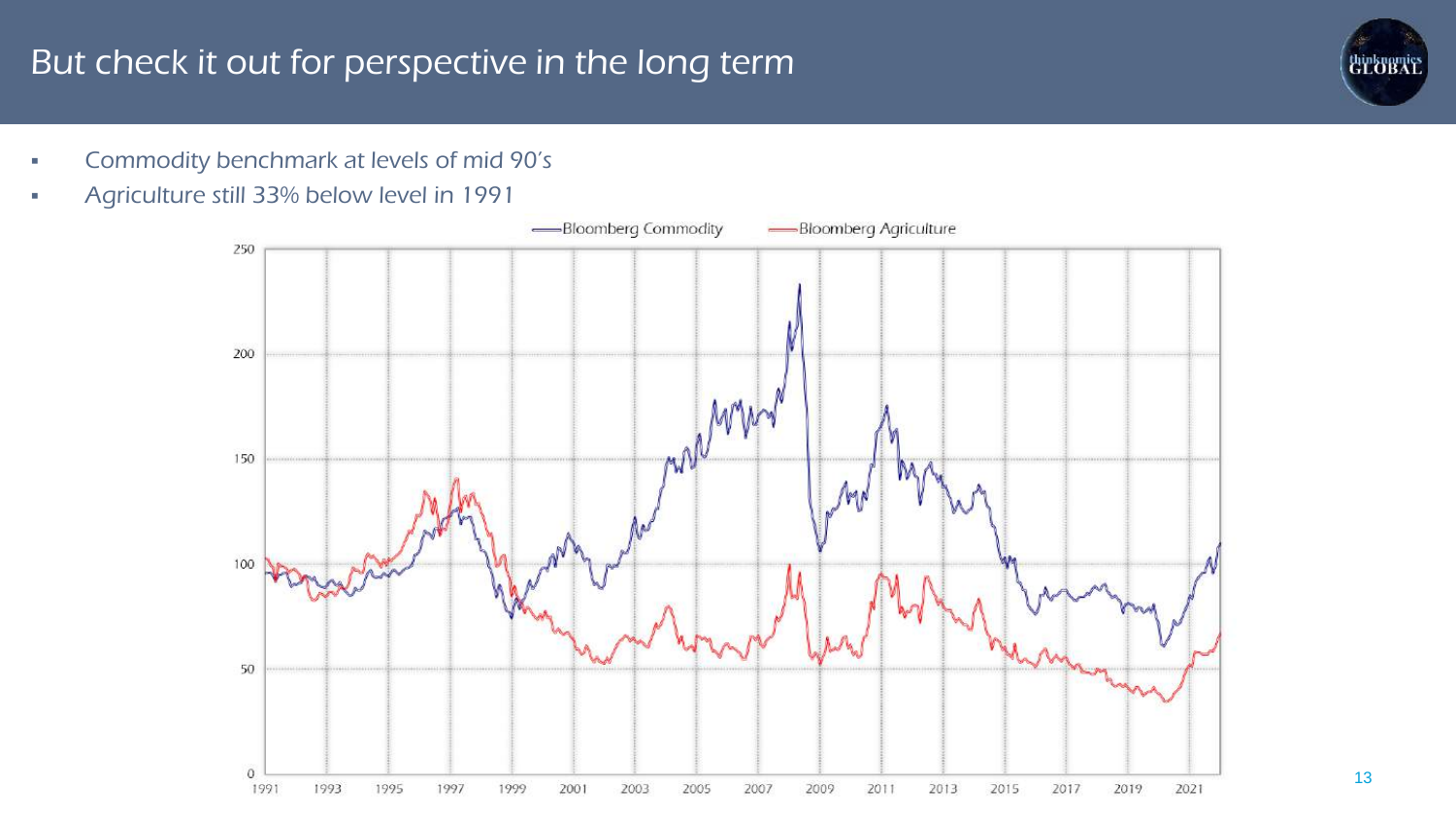### Focus on interest rates



- **Emerging Markets already tightening, but not in China, decreasing for third month in a row**
- Not actions so far in developed countries, but expecting to hike interest rates 7 times in United States this year

|                                                                                                                            | 2022                                                                                   |                                                                                        | 2021                                                                                   |                                                                                        |                                                                                        |                                                                                        |                                                                                        |                                                                                        |                                                                                        |                                                                                        |                                                                                        |                                                                                        |                                                                                        |
|----------------------------------------------------------------------------------------------------------------------------|----------------------------------------------------------------------------------------|----------------------------------------------------------------------------------------|----------------------------------------------------------------------------------------|----------------------------------------------------------------------------------------|----------------------------------------------------------------------------------------|----------------------------------------------------------------------------------------|----------------------------------------------------------------------------------------|----------------------------------------------------------------------------------------|----------------------------------------------------------------------------------------|----------------------------------------------------------------------------------------|----------------------------------------------------------------------------------------|----------------------------------------------------------------------------------------|----------------------------------------------------------------------------------------|
|                                                                                                                            | January                                                                                | December                                                                               |                                                                                        | December November                                                                      | October                                                                                | September                                                                              | August                                                                                 | July                                                                                   | June                                                                                   | May                                                                                    | April                                                                                  | March                                                                                  | February                                                                               |
| Global                                                                                                                     | 3.37                                                                                   | 3.35                                                                                   | 3.23                                                                                   | 3.24                                                                                   | 3.22                                                                                   | 3.20                                                                                   | 3.12                                                                                   | 3.07                                                                                   | 3.00                                                                                   | 2.96                                                                                   | 2.94                                                                                   | 2.78                                                                                   | 2.79                                                                                   |
| <b>Developed</b>                                                                                                           | $-0.04$                                                                                | $-0.04$                                                                                | $-0.08$                                                                                | $-0.08$                                                                                | $-0.07$                                                                                | $-0.10$                                                                                | $-0.10$                                                                                | $-0.10$                                                                                | $-0.10$                                                                                | $-0.10$                                                                                | $-0.10$                                                                                | $-0.11$                                                                                | $-0.11$                                                                                |
| <b>United States</b><br>Canada<br>Eurozone<br><b>United Kingdom</b><br>Switzerland<br>Norway<br>Sweden<br>Denmark<br>Japan | 0.125<br>0.25<br>0.00<br>0.25<br>$-0.75$<br>0.50<br>0.00<br>$-0.60$<br>$-0.10$         | 0.125<br>0.25<br>0.00<br>0.25<br>$-0.75$<br>0.50<br>0.00<br>$-0.60$<br>$-0.10$         | 0.125<br>0.25<br>0.00<br>0.10<br>$-0.75$<br>0.25<br>0.00<br>$-0.60$<br>$-0.10$         | 0.125<br>0.25<br>0.00<br>0.10<br>$-0.75$<br>0.25<br>0.00<br>$-0.60$<br>$-0.10$         | 0.125<br>0.25<br>0.00<br>0.10<br>$-0.75$<br>0.25<br>0.00<br>$-0.50$<br>$-0.10$         | 0.125<br>0.25<br>0.00<br>0.10<br>$-0.75$<br>0.00<br>0.00<br>$-0.50$<br>$-0.10$         | 0.125<br>0.25<br>0.00<br>0.10<br>$-0.75$<br>0.00<br>0.00<br>$-0.50$<br>$-0.10$         | 0.125<br>0.25<br>0.00<br>0.10<br>$-0.75$<br>0.00<br>0.00<br>$-0.50$<br>$-0.10$         | 0.125<br>0.25<br>0.00<br>0.10<br>$-0.75$<br>0.00<br>0.00<br>$-0.50$<br>$-0.10$         | 0.125<br>0.25<br>0.00<br>0.10<br>$-0.75$<br>0.00<br>0.00<br>$-0.50$<br>$-0.10$         | 0.125<br>0.25<br>0.00<br>0.10<br>$-0.75$<br>0.00<br>0.00<br>$-0.50$<br>$-0.10$         | 0.125<br>0.25<br>0.00<br>0.10<br>$-0.75$<br>0.00<br>0.00<br>$-0.60$<br>$-0.10$         | 0.125<br>0.25<br>0.00<br>0.10<br>$-0.75$<br>0.00<br>0.00<br>$-0.60$<br>$-0.10$         |
| Emerging                                                                                                                   | 6.15                                                                                   | 6.12                                                                                   | 5.94                                                                                   | 5.96                                                                                   | 5.92                                                                                   | 5.90                                                                                   | 5.76                                                                                   | 5.67                                                                                   | 5.53                                                                                   | 5.46                                                                                   | 5.42                                                                                   | 5.15                                                                                   | 5.17                                                                                   |
| China<br>India<br>Korea<br>Philippines<br>Vietnam<br>Brazil<br>Mexico<br>Russia<br>Turkey<br>South Africa<br>Nigeria       | 3.70<br>4.00<br>1.25<br>2.00<br>4.00<br>9.25<br>5.50<br>8.50<br>14.00<br>4.00<br>11.50 | 3.80<br>4.00<br>1.00<br>2.00<br>4.00<br>9.25<br>5.50<br>8.50<br>14.00<br>3.75<br>11.50 | 3.85<br>4.00<br>1.00<br>2.00<br>4.00<br>7.75<br>5.00<br>7.50<br>15.00<br>3.75<br>11.50 | 3.85<br>4.00<br>0.75<br>2.00<br>4.00<br>7.75<br>4.75<br>7.50<br>16.00<br>3.50<br>11.50 | 3.85<br>4.00<br>0.75<br>2.00<br>4.00<br>6.25<br>4.50<br>6.75<br>18.00<br>3.50<br>11.50 | 3.85<br>4.00<br>0.75<br>2.00<br>4.00<br>5.25<br>4.50<br>6.50<br>19.00<br>3.50<br>11.50 | 3.85<br>4.00<br>0.50<br>2.00<br>4.00<br>4.25<br>4.25<br>6.50<br>19.00<br>3.50<br>11.50 | 3.85<br>4.00<br>0.50<br>2.00<br>4.00<br>4.25<br>4.25<br>5.50<br>19.00<br>3.50<br>11.50 | 3.85<br>4.00<br>0.50<br>2.00<br>4.00<br>3.50<br>4.00<br>5.00<br>19.00<br>3.50<br>11.50 | 3.85<br>4.00<br>0.50<br>2.00<br>4.00<br>2.75<br>4.00<br>5.00<br>19.00<br>3.50<br>11.50 | 3.85<br>4.00<br>0.50<br>2.00<br>4.00<br>2.75<br>4.00<br>4.50<br>19.00<br>3.50<br>11.50 | 3.85<br>4.00<br>0.50<br>2.00<br>4.00<br>2.00<br>4.00<br>4.25<br>17.00<br>3.50<br>11.50 | 3.85<br>4.00<br>0.50<br>2.00<br>4.00<br>2.00<br>4.25<br>4.25<br>17.00<br>3.50<br>11.50 |

#### **Interest Rates - January 2022**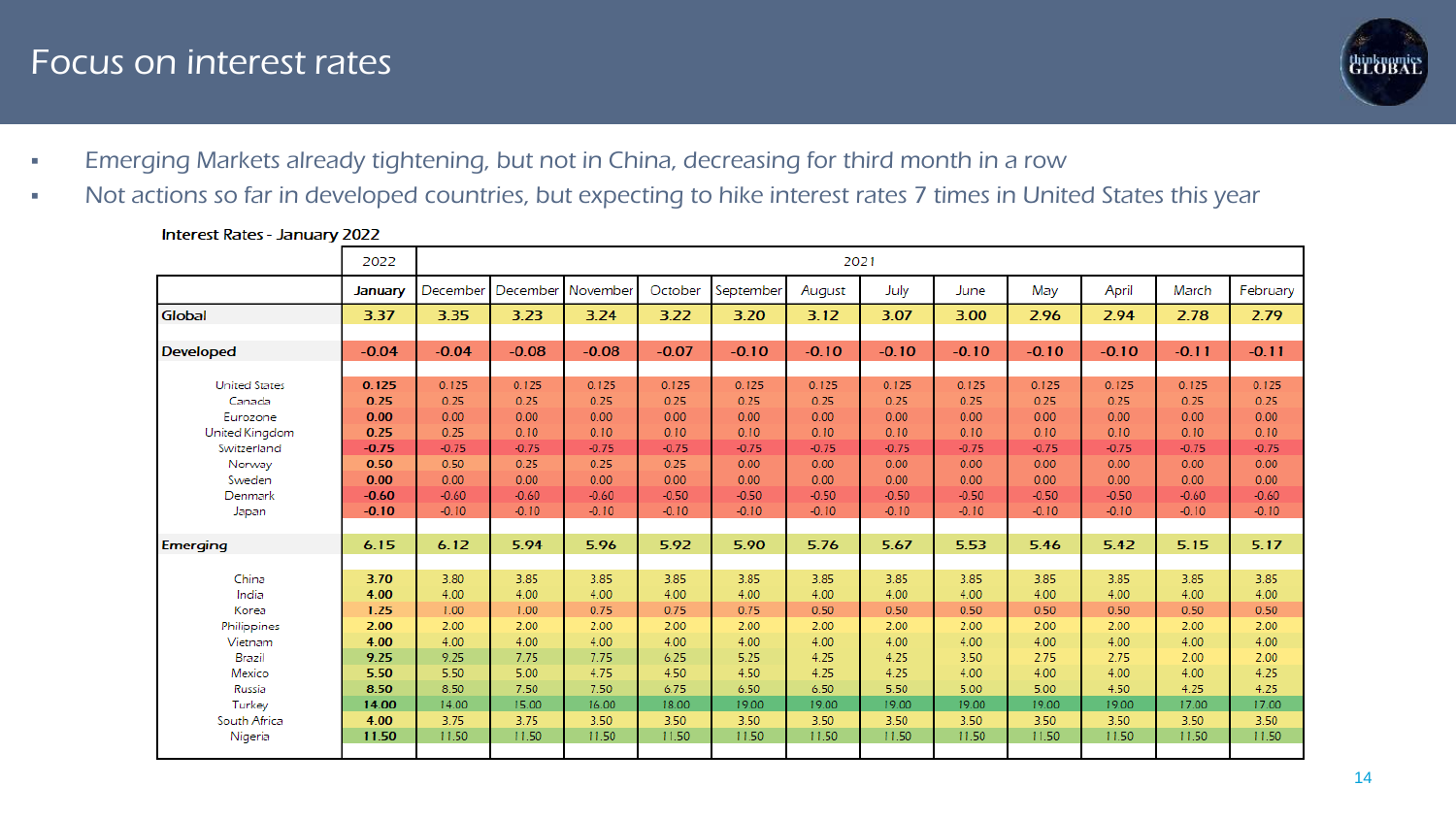



**Adjustment /** post-pandemic **normalization**

Significant risks: **INFLATION** / **GEOPOLITICS**

**Uncertainty** and **volatility** will persist short/mid-term

Global **imbalanced growth** with **structural weaknesses**